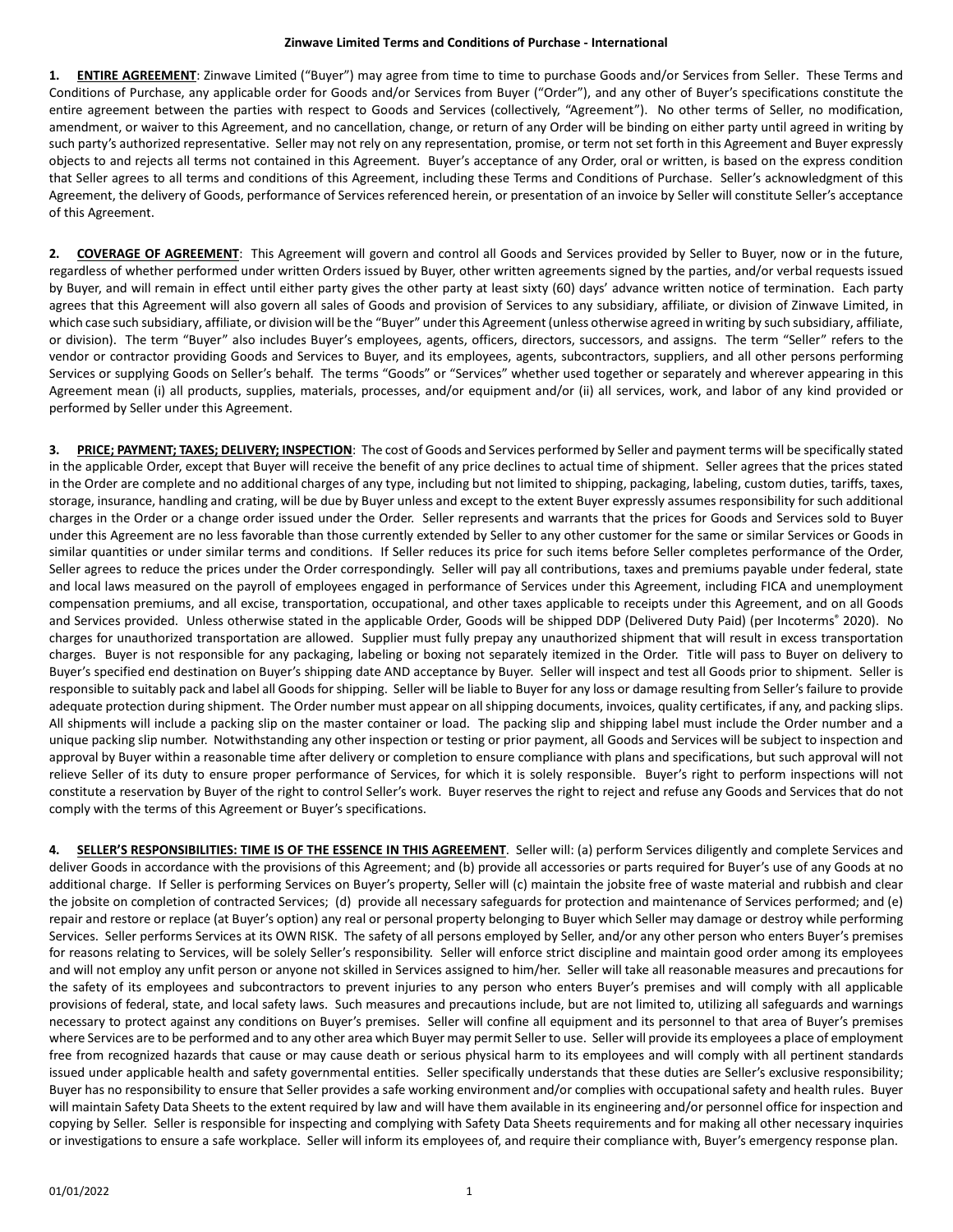**5. CHANGES AND EXTRAS**: Buyer reserves the right to make changes to Services or Goods by written request to Seller. Before proceeding with any Services involving possible claims for extra compensation, Seller will submit in writing to Buyer a detailed proposal related to the projected increase or decrease caused by such contemplated change and secure from Buyer a written document describing the changes and fixing Seller's compensation therefor. If the parties cannot promptly agree on the change in price and/or that the matters under discussion constitute a change in Services, Buyer may, in its sole discretion, order Seller to proceed under protest in accordance with Buyer's interpretation of the matter in dispute. The parties will then continue to negotiate an agreement on the changes. Seller will not make any changes in Goods or Services (regardless of net cost effect) without Buyer's prior written consent. If, within twelve (12) months following completion of the last Order for Goods or Services under this Agreement, Seller makes any distinguishable change to the design, specifications and/or material of the Goods, including but not limited to a change in (a) safety standards; (b) design, specifications or materials that affects the form, fit, function, safety and/or reliability of the Goods; (c) source of a subcomponent or raw material; and (d) any other change that may affect the quality of the Goods or Services sold to Buyer under this Agreement, Seller will immediately notify Buyer of such changes in writing.

**6. INDEMNITY**: Seller must, to the fullest extent permitted by applicable law, indemnify, defend, and hold Buyer harmlessfrom and against all claims, losses, suits, damages, liabilities, settlements, expenses, and costs (including but not limited to reasonable attorneys' fees and other costs of litigation) that directly or indirectly arise from or relate to (a) breach or violation of any term of this Agreement, including any warranty or guarantee; (b) sickness, disease, death, or injury ("Injuries") to any person, including but not limited to Injuries that result concurrently from Buyer's negligence; and (c) injury to property (including loss of use) of Buyer or others arising out of or connected with Goods or performance of Services, including but not limited to those that result concurrently from Buyer's negligence; provided, however, that Seller will have no obligation to indemnify Buyer for claims or losses described in clause (b) and/or (c) above that arise solely from Buyer's negligence or intentional misconduct. Seller may not make any admissions or enter any settlements without Buyer's prior written consent. The parties will reasonably cooperate in the defense of claims under this Section. Buyer reserves the right to provide counsel of its own choosing at its own expense. Seller warrants that any Goods and processes purchased under this Agreement, and the sale and/or use thereof, will not infringe any third-party intellectual property right. Seller must defend and indemnify Buyer, to the fullest extent permitted by applicable law, from and against all claims, damages, actions, or causes of action at law or in equity, including but not limited to all expenses and reasonable attorneys' fees, incident to any infringement or claimed infringement of any intellectual property rights arising from use or sale of Goods or performance of Services. If Seller provides any Goods or process to be used by Buyer after Seller's completion of Services, Seller will, at no expense to Buyer, provide to Buyer on final payment a paid-up, irrevocable, royalty-free, nonexclusive license to operate said Goods and/or perform said processes. If Seller is unable to secure such license, Seller will, at no expense to Buyer, modify the Goods to render them non-infringing or remove the Goods and replace them with Goods which will not infringe any intellectual property rights, provided they continue to meet the specifications of this Agreement.

**7. INSURANCE**: Seller will maintain and require its subcontractors to maintain in effect through the entire term of this Agreement insurance coverage (in an "occurrence" policy form) with insurance companies and in amounts satisfactory to Buyer in its sole discretion insuring: (a) Seller's indemnity obligations under this Agreement; (b) workers' compensation for occupational diseases and Injuries sustained by Seller's employees or employees of its subcontractors as required by law; and (c) Seller's and/or Buyer's liability for property damage or Injuries sustained by any person, including Seller's employees, which was in any manner caused by, arising from, or related to Goods or Services performed by Seller and/or the condition of Buyer's land, buildings, equipment, or vehicles, regardless of whether the alleged Injury or damage was caused or alleged to be caused in whole or part by Buyer's conduct. Before performing any Services, Seller will furnish certificates of insurance in the standard ACORD form showing "Zinwave Limited, and its affiliates" as certificate holder and including a: (i) statement that notice of cancellation will be provided in accordance with insurance policy provisions; (ii) statement that the certificate holder is additional insured on the policies for occurrences arising from or related to the Goods or Services; and (iii) waiver of all rights of subrogation against the certificate holder. Policies maintained under this Section will be primary, not excess or contributory, to any other applicable policies Buyer might have. The insurance required by this Section will not limit Seller's liability to Buyer under this Agreement or limit the rights or remedies available to Buyer at law or in equity.

**8. WARRANTIES AND GUARANTEES**: Seller warrants to Buyer, its customers and the ultimate end user, if any, that it has clear title to all Goods provided and that they are free of all liens, encumbrances, and security interests. In addition to all warranties prescribed by law or given by Seller, all Goods and Services (including any approved samples) will: (a) be authentic and new; (b) be of good quality; (c) conform to the requirements of this Agreement and Buyer's specifications, descriptions, and drawings; (d) be merchantable and fit for Buyer's intended use; and (e) be free from defects in design, material, and workmanship. All Services provided by Seller will be performed by appropriately qualified and competent personnel in a professional manner using the highest standards of quality and workmanship. Seller also warrants that the performance of Services and delivery of Goods are in compliance with all applicable laws, regulations, standards, and requirements. Goods purchased by Buyer for incorporation into a Buyer product or for resale as a Buyer product ("Resale Materials") will comply with applicable Environmental Regulations and Seller will provide Buyer with supporting documents evidencing such compliance on Buyer's request. For purposes of this Section, "Environmental Regulations" means (i) EU Directive 2011/65/EU on the restriction of the use of certain hazardous substances in electrical and electronic equipment (including restrictions on use of Deca-BDE) and any implementing regulations, as amended or supplemented ("RoHS2 Directive"); (ii) the halogen-free standard for Joint Industry Guide for Material Composition Declaration for Electronic Products, as amended or supplemented, and standardized using IEC/JEDEC procedures; (iii) EU Regulation No. 1907/2006 about Registration, Evaluation and Authorization of Chemicals and any implementing regulations, as amended or supplemented ("REACH"); and (iv) such other product environmental requirements applicable to the Goods as communicated in writing to Seller. If Seller encounters unknown or latent conditions which could impair the performance or quality of Goods or Services, Seller will give immediate notice of the nature of such condition to Buyer. Seller will obtain from subcontractors and vendors, for Buyer's benefit, all available warranties and guarantees with respect to design, materials, workmanship, equipment, and supplies provided. If a subcontractor or vendor seeks to defend on grounds that Seller committed error, Buyer may enforce this warranty against Seller and Seller will resolve all such issues with the subcontractor/vendor. This warranty will survive Buyer's acceptance of Goods or Services.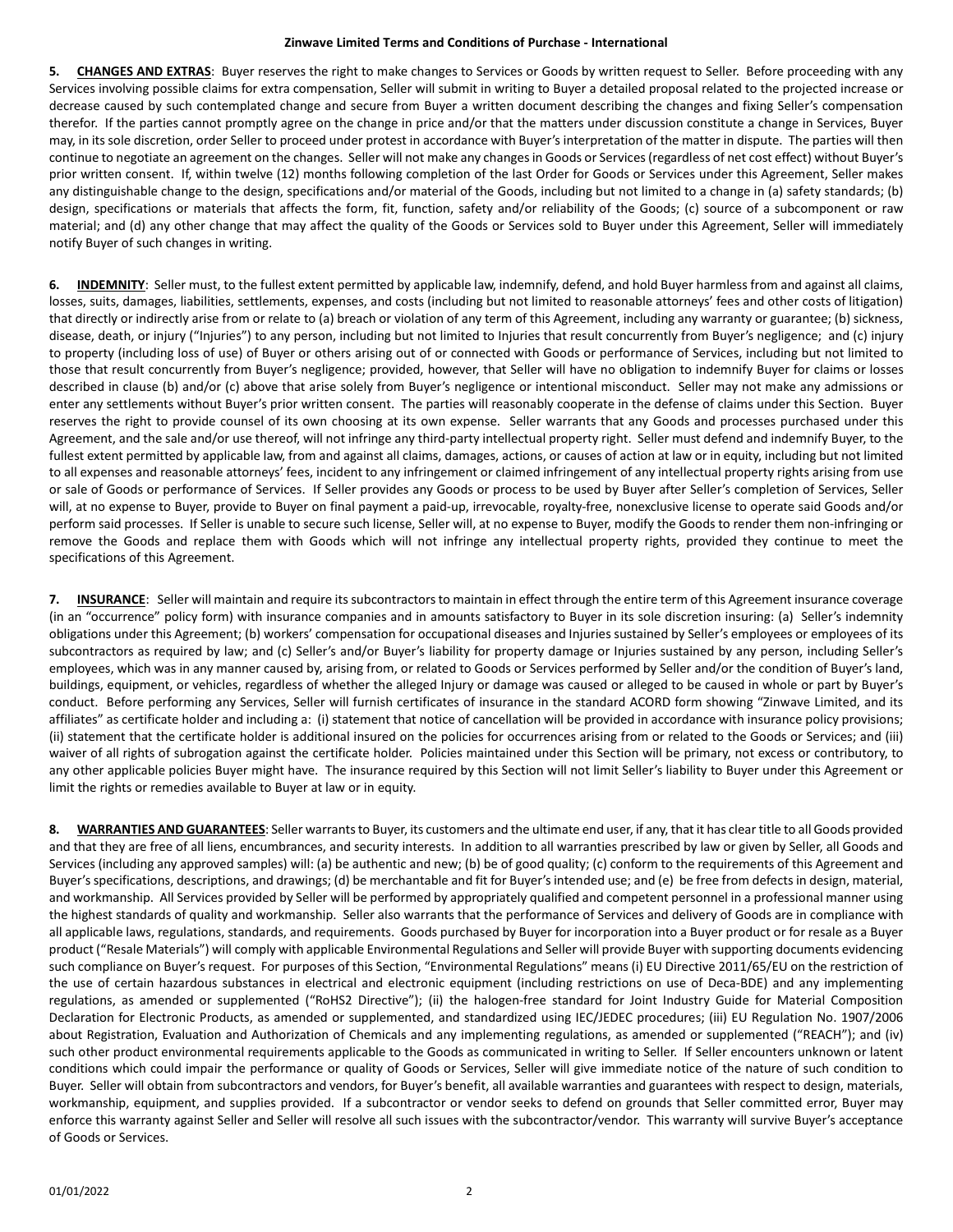**9. INTELLECTUAL PROPERTY**. Seller represents and warrants that the Goods and Services supplied hereunder, including any use thereof, will be free of any allegations, claims, demands, suits, actions or other proceedings ("Claims") of infringement of any patent, trademark or other intellectual property rights or misappropriation of third party trade secrets, and agrees to indemnify and hold harmless Buyer and each of its affiliates, and their respective shareholders, officers, directors, employees, agents, customers, successors and assigns, and any other third party to whom Buyer may owe a similar obligation by contract or by operation of law (each an "Indemnified Person"), from any Injuries resulting from or arising out of any Claim of such infringement or misappropriation; provided that Seller makes no representations or warranties and will have no indemnification obligation with respect to Claims to the extent arising from Services performed or Goods designed or manufactured in accordance with custom designs or specifications supplied by Buyer if the alleged infringement or misappropriation would not have occurred but for Seller's compliance with Buyer's custom designs or specifications. At Buyer's request, Seller will, at Seller's sole expense, take over the defense of any such Claim or related litigation against an Indemnified Person; provided, however, that Buyer and any other Indemnified Person may retain its own counsel and participate in any such litigation for further protection of Buyer's or such other Indemnified Person's interests.

**10. DEFAULT; REMEDIES; CORRECTIVE ACTION REQUEST**: Each of the following constitutes an event of "Default" by Seller: (a) failure to complete Services or deliver Goods within the time or with the quality specified or guaranteed in this Agreement; (b) failure to comply with any provisions of this Agreement including breach of any warranty or guarantee; or (c) adjudication of Seller as bankrupt, Seller making a general assignment for benefit of creditors, or appointment of a receiver on account of Seller's insolvency. Upon Seller's Default, Buyer may immediately, in addition to any other right or remedy it may have at law or in equity: (i) terminate the relationship and/or any pending Orders with Seller and obtain a return of all money already paid to Seller for Goods and Services not yet provided, or, at its sole option and without liability to Seller, suspend Services or delivery of Goods and/or exclude Seller from Buyer's premises until Seller provides satisfactory evidence that such Default has been cured; (ii) take possession of any of Buyer's samples and materials held by Seller; (iii) finish Services or correct any non-conformity at Seller's expense by whatever method Buyer deems expedient; (iv) reject, repair, or replace non-conforming Goods or Services or procure same or similar Goods or Services from another source, in which case Seller will be liable to Buyer for any additional costs or expenses incurred by Buyer; (5) require Seller to correct or cure any non-conformity at Seller's expense; or (6) return any defective Goods to Seller for replacement with conforming Goods or for a full credit or refund of the purchase price paid by Buyer and charge Seller for the cost of any incurred inbound and outbound freight and a handling, storage, and inspection charge of ten percent (10%) of the invoice price for any defective or nonconforming Goods returned to Seller by Buyer. In addition, Seller agrees that, if there is a failure rate greater than one percent (1%) in any one lot or shipment of Goods, Buyer in its sole discretion may require Seller to accept the return of all Goods in that lot or shipment without having to demonstrate that all the items are defective or have failed and, at Buyer's option, to either replace the returned Goods with conforming Goods or issue a full credit or refund of the purchase price paid by Buyer for the returned Goods. In addition to charging Seller for freight and handling charges as described above, if the failure rate exceeds one percent (1%) in any one lot or shipment, Buyer may charge Seller for all costs and expenses incurred by Buyer to remove and replace Goods from such lot or shipment that have been put into productive use. Any Goods rejected by Buyer and subsequently reworked or repaired by Seller and resubmitted to Buyer for acceptance will include the following on Seller's certificate of conformance (or other shipping document if Buyer does not require a certificate of conformance): (i) a statement that the Goods have been reworked or repaired by Seller and resubmitted to Buyer for acceptance, (ii) the applicable Order number and (iii) any Buyer rejection document number associated with the Goods. If Buyer issues a supplier corrective action request ("CAR") for defective or non-conforming Goods or Services, Seller will promptly respond as follows: (A) each response will be in the format specified in the CAR; (B) Seller will provide its initial response, including containment actions, within forty-eight (48) hours of receipt of the CAR; and (C) Seller will provide its final report to Buyer within seven (7) calendar days of receipt of the CAR. If any Goods or components are subject to a recall due to Seller's negligence or fault, Seller will indemnify Buyer as provided in this Agreement. Buyer will have the right to control the recall process and Seller will fully cooperate with Buyer in connection with the recall. Seller agrees to cooperate with Buyer in any way reasonably required to complete Services or purchase replacement Goods. In such case, Buyer will pay for that portion of Services previously completed by Seller, subject to the terms and provisions above. In addition to its other remedies, Buyer will have a right of set-off and may withhold from time to time out of monies due Seller, amounts sufficient to fully compensate Buyer for any loss or damage resulting from any Default or breach by Seller. As an alternative, Buyer may, in its sole discretion, extend the delivery or completion schedule or waive any deficiencies in performance; provided, however, that no such waivers or extensions will be binding unless in writing and signed by Buyer's authorized representative. Buyer will have the right at any time to require adequate assurances of Seller's performance. In any action or proceeding between the parties, the prevailing party will be entitled to recover all its reasonable attorneys' fees, expenses, and other costs of litigation.

**11. QUALITY ASSURANCE; COUNTERFEIT COMPONENTS; LIMITED SHELF-LIFE GOODS**: Seller will maintain qualified personnel and a quality assurance system adequate to detect and prevent shipment of nonconforming Goods, including verification of the effectiveness of the quality assurance system of any subcontractor or vendor used by Seller in connection with the manufacture or production of the Goods. Seller will comply with any of Buyer's supplier quality assurance requirements provided to Seller. On request, Seller will provide Buyer with product test specimens (i.e., production method, number, storage conditions, etc.) and reasonable quantities of product samples required for design approval, inspection, qualification, verification, investigation, audit, or any other purpose deemed reasonably necessary by Buyer. If Goods are Resale Materials, Seller's quality assurance system must meet the requirements for certification under ISO 9001 or higher standards. Seller will only purchase electronic components to be provided as or incorporated into Goods directly from the original component manufacturer ("OCM") or original equipment manufacturer ("OEM") or through an OCM/OEM authorized distribution chain. Seller may not purchase electronic components from independent distributors or brokers without Buyer's prior written consent. Seller will immediately notify Buyer and provide all relevant details if Seller becomes aware of or suspects that it has delivered Goods that include counterfeit electronic components. When requested by Buyer, Seller will provide documentation tracing the authenticity of the electronic components to the OCM/OEM. Buyer, its customers, and authorities that regulate Buyer's business will have the right to review Seller's quality assurance system and, with prior notice and at reasonable times, to conduct an on-site inspection of the facility or facilities where the Goods are manufactured or produced. Seller will provide any technical and/or testing reports requested by Buyer regarding the quality, authenticity, safety, and reliability of Goods. Seller will identify all Goods, including any parts or materials incorporated therein, that have characteristics vulnerable to quality degradation over time or under certain environments. Seller will make such identification by affixing a legend detailing the relevant quality degradation information directly on the Goods or on the Goods container, including: (a) start date of useful life; (b) end date of useful life; (c) storage conditions that result in quality degradation, including temperature, humidity and any other known factors; and (d) Seller-recommended storage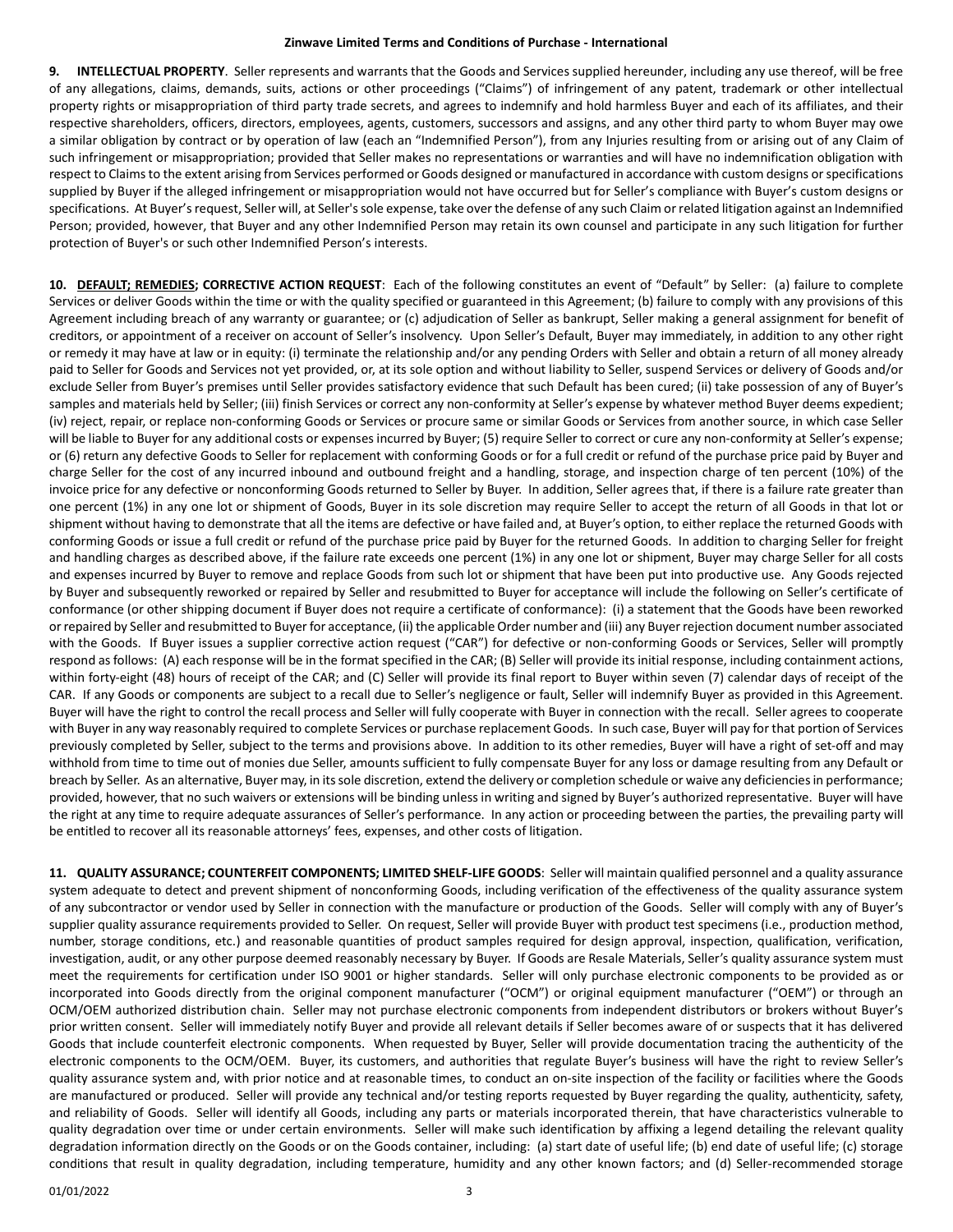conditions or stock rotation recommendations for preserving the quality of the Goods or parts or materials thereof. Notwithstanding the foregoing, unless otherwise agreed by Buyer in writing, all Goods will have a minimum of ninety percent (90%) shelf-life remaining from the date of delivery to Buyer. Any Goods not meeting the foregoing shelf-life minimum will be subject to rejection and return to Seller, at Seller's sole cost, in addition to any other remedy available to Buyer under this Agreement.

**12. INVENTIONS AND WORKS OF AUTHORSHIP**. Buyer will be the owner of, and Seller agrees to assign to Buyer all rights Seller may have in, any inventions conceived, reduced to practice, or otherwise made by Seller and any works of authorship created by Seller, alone or jointly with others, and whether considered to be "works made for hire" or not, in the course of performing Services for Buyer under this Agreement. Seller agrees to execute such documents as may be reasonably requested by Buyer to confirm such ownership on request.

**13. LIENS**: Subject to Buyer's payment as provided in this Agreement, Seller will pay, satisfy, and discharge all mechanics', suppliers', materialmen's, and other liens, and all claims, obligations, and liabilities which may be asserted against Buyer or its property by reason, or as a result, of Seller's acts or omissions in providing Goods or performance of Services governed or controlled by this Agreement.

**14. LABOR RELATIONS**: Seller will promptly make all reasonable efforts to prevent or resolve any strikes or other labor disputes among its employees or employees of its subcontractors. If a labor dispute occurs, Seller will take all reasonable actions to minimize any disruption of performance of Services. Seller will immediately advise Buyer in writing of any possible labor dispute which may affect performance of Services.

**15. COMPLIANCE WITH LAWS**: In the performance of this Agreement, Seller will comply with all applicable laws, codes, regulations, and ordinances, including but not limited to all applicable: (a) environmental laws; (b) international trade laws, including but not limited to laws and regulations regarding export controls, economic sanctions, trade embargoes, anti-boycott restrictions, and anti-corruption laws, including but not limited to the U.S. Foreign Corrupt Practices Act (as amended), the United Kingdom Bribery Act, and the conflicts minerals provisions of the U.S. Dodd-Frank Wall Street Reform and Consumer Protection Act; (c) laws and regulations addressing human trafficking and slavery; and (d) equal employment opportunity laws, regulations, and requirements and laws prohibiting discrimination against any person because of veteran status, disability, race, creed, color, national origin, religion, age, or sex in any term or condition of employment, which are incorporated herein by this reference. Seller will take reasonable measures to ensure that those who supply components or materials incorporated into Goods supplied to Buyer also comply with such laws and regulations. Seller will obtain, at its sole expense, all necessary permits and licenses before beginning Services and make copies of all such permits and licenses available to Buyer upon request. If Services involve or require Seller to transport or dispose of any material or waste, before beginning Services, Seller will provide Buyer with copies of all applicable or required permits and licenses and notify Buyer in writing of the final and any interim destination of material or waste, including in such notice verification that the place of disposal is validly authorized and permitted to accept the material or waste.

**16. CONTROLLING LAW; CONSENT TO VENUE; DISPUTE RESOLUTION**: This Agreement and all rights and obligations hereunder will be governed by and construed in accordance with the laws of England and Wales. The United Nations Convention on Contracts for the International Sale of Goods will not apply to this Agreement. All disputes, claims, and controversies ("Disputes") between the parties arising out of or relating to this Agreement, including but not limited to Disputes based on or arising from an alleged tort, will be resolved by binding arbitration in accordance with the Rules of Arbitration of the International Chamber of Commerce (the "Rules"). Disputes will be arbitrated in London, England. The parties will select arbitrators in accordance with the Rules. The parties may mutually agree on the rules governing such arbitration, provided that such rules, and any additional or different rules, are consistent with the Rules. Defenses based on statutes of limitation and similar doctrines will be applicable in any such proceeding, and commencement of an arbitration proceeding under this Agreement will be deemed commencement of an action for such purposes. No Dispute will be arbitrated as a class action, representative, or general public action, collective action, private attorney-general action, or otherwise be joined with claims of any other person ("Collective Proceedings"). If this limitation on Collective Proceedings is held by an arbitrator or court of competent jurisdiction to be unenforceable or interpreted to not prevent a Collective Proceeding, then such Dispute will proceed in a court of law as provided below in this Section. Notwithstanding the foregoing, Buyer reserves the right to resolve or bring any Dispute in a court of competent jurisdiction in the courts of England and Wales in London, England, and the parties agree that, except when the Dispute is arbitrated, the exclusive venue for all Disputes between the parties will be such courts, to which jurisdiction each party irrevocably submits. Each party waives any objection or defense that it is not personally subject to the jurisdiction of such courts; that venue of the action is improper; and that the action, suit, or proceeding is brought in an inconvenient forum. In addition to any other mode of service of process authorized by law, each party consents to service of process by registered or certified mail. EACH PARTY EXPRESSLY WAIVES ALL RIGHTS IT MAY HAVE TO A TRIAL BY JURY.

# **17. MISCELLANEOUS**

**(A)** No waiver of any provision, right, or remedy contained in this Agreement, including the terms of this Section, is binding on, or effective against, a party unless expressly stated in writing and signed by such party's authorized representative. Each party agrees that no right or remedy provided for in this Agreement can be waived through course of dealing, course of performance, or trade usage and that reliance on any waiver without the other party's written consent is unreasonable. Waiver of any breach will be limited to the specific breach so waived and will not be construed as a waiver of any subsequent breach. A party's approval or consent to any action proposed by the other will not be considered an agreement to the propriety, fitness, or usefulness of the proposed action, and will not affect the proposing party's obligation to strictly comply with this Agreement and all related Orders.

**(B)** Seller may not assign this Agreement, or any Order issued under this Agreement, or subcontract or delegate any part of Services to be performed on Buyer's premises without Buyer's prior written consent. Consent will not relieve Seller from any obligations under this Agreement or any Order. Any transferee or subcontractor will be considered Seller's agent and, as between Buyer and Seller, Seller will remain liable as if no such transfer or subcontract had been made. Any attempted assignment, subcontract, or delegation in violation of this Section is void; however, this Agreement and the terms and conditions contained herein are enforceable against Seller's successors and permitted assigns.